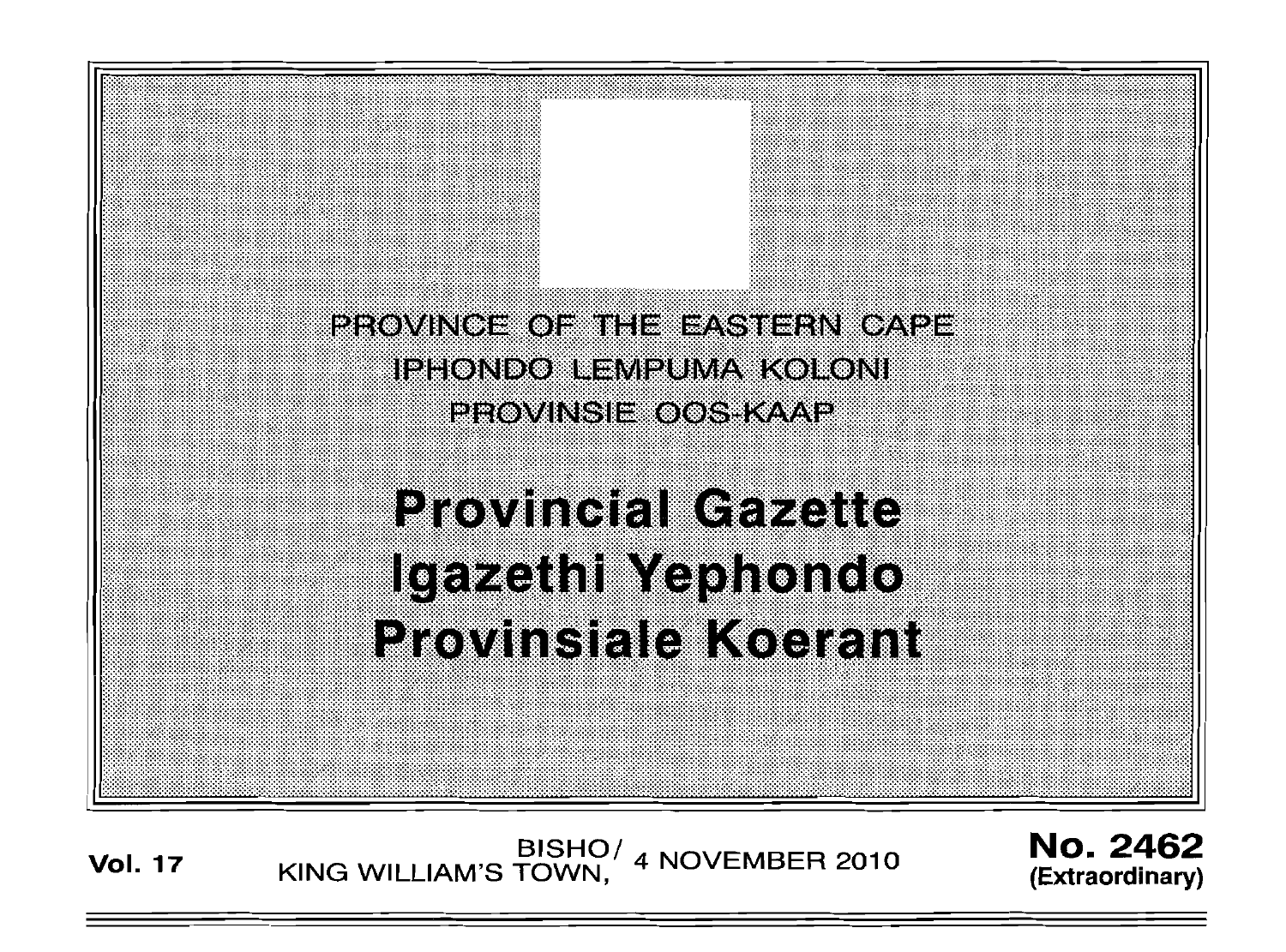## **IMPORTANT NOTICE**

The Government Printing Works will not be held responsible for faxed documents not received due to errors on the fax machine or faxes received which are unclear or incomplete. Please be advised that an "OK" slip, received from a fax machine, will not be accepted as proof that documents were received by the GPW for printing. If documents are faxed to the GPW it will be the sender's responsibility to phone and confirm that the documents were received in good order.

Furthermore the Government Printing Works will also not be held responsible for cancellations and amendments which have not been done on original documents received from clients.

|     | <b>CONTENTS • INHOUD</b> |             |                |  |
|-----|--------------------------|-------------|----------------|--|
| No. |                          | Page<br>No. | Gazette<br>No. |  |
|     | <b>GENERAL NOTICES</b>   |             |                |  |
|     |                          | з           | 2462           |  |
|     |                          | 4           | 2462           |  |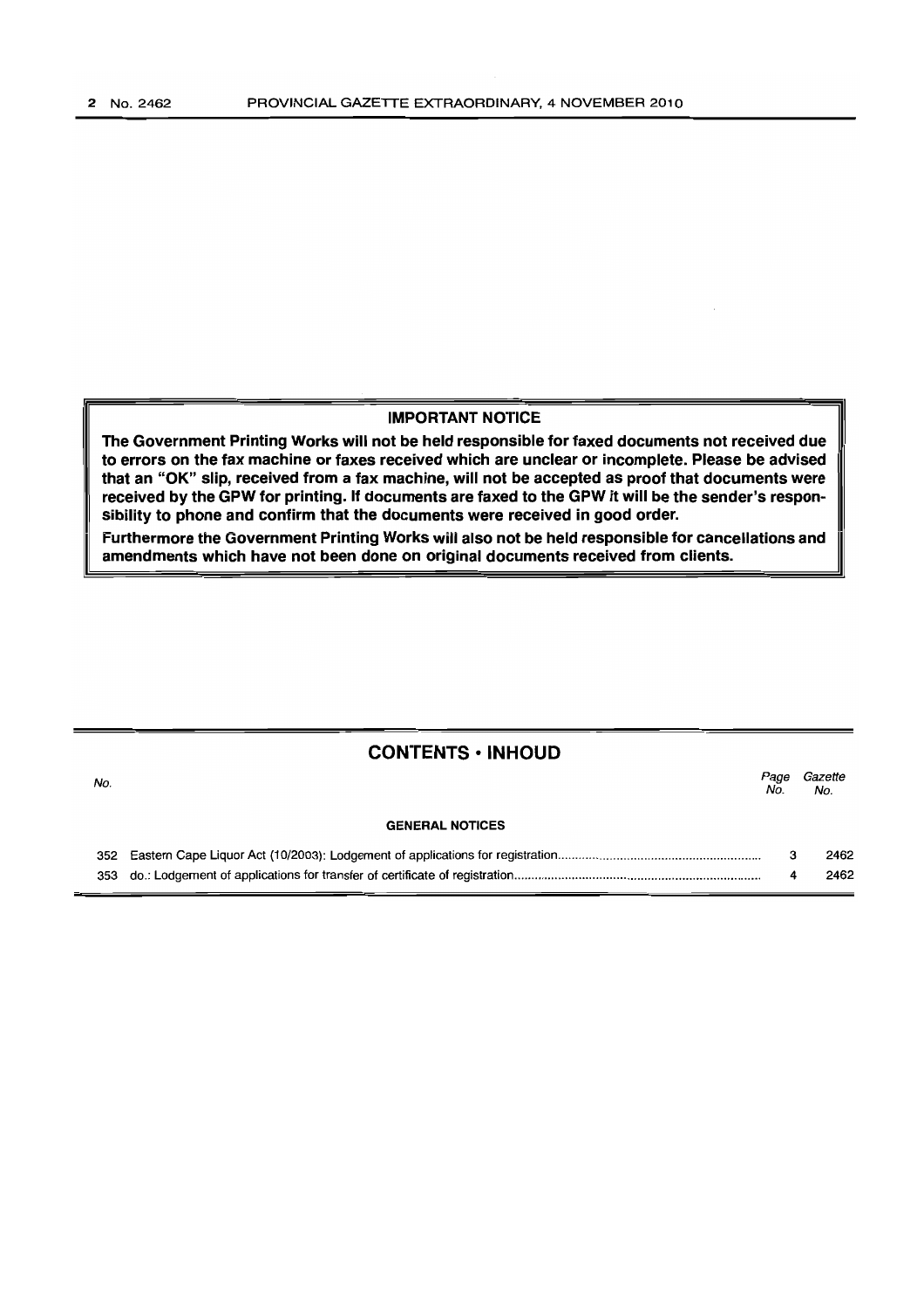# **GENERAL NOTICES**

## **NOTICE 352 OF 2010**

1. CM3 [Reg 4 (1)]

EASTERN CAPE LIQUOR ACT, 2003 (Act No.1 0 of 2003) NOTICE OF LODGEMENT OF APPLICATIONS FOR REGISTRATION

Notice is hereby given that the applications for registration, particulars of which appear in the Schedule hereunder. have been lodged with the Board.

Interested parties may, free of charge. inspect any application which appears in the Schedule hereunder and may within twenty one days of this notice, lodge with the Board written representations in support of, or written objections.

THEMBI ZONO -- GXOYIYA EASTERN CAPE LIQUOR BOARD 28 October 2010

#### SCHEDULE

| $\overline{\mathbf{1}}$ |                  | $\overline{2}$                    | $\overline{\mathbf{3}}$             | 4                               | $\overline{5}$                                                                                                                               |  |
|-------------------------|------------------|-----------------------------------|-------------------------------------|---------------------------------|----------------------------------------------------------------------------------------------------------------------------------------------|--|
| Application<br>Number   |                  | Name and number of<br>Ward        | Kind of registration<br>applied for | Kind of<br>liquor to be<br>sold | Name under which business is to be conducted<br>and particulars of the erf, street or farm                                                   |  |
| $\mathbf{1}$ .          | <b>ECP 18838</b> | Ward 26 NMMM                      | Consumption on and off<br>premises  | All kinds                       | Miondolo's Tavern, 37 Mhlawuli Street, Zwide, PE                                                                                             |  |
| $\overline{2}$ .        | ECP 18839        | Ward 15 NMMM                      | Consumption on and off<br>premises  | All kinds                       | Thembsie's Tavern, 63659 Ntintili Street, Red Loc.<br>New Brighton, PE                                                                       |  |
| $\overline{3}$ .        | <b>ECP 18840</b> | Ward 25 NMMM                      | Consumption on and off<br>premises  | All kinds                       | E-Eyethu Sports Bar, Crn of Njoli & Koyana Street,<br>Zwide, PE                                                                              |  |
| 4.                      | <b>ECP 18841</b> | Ward 8 Nyandeni<br>Municipality   | Consumption on and off<br>premises  | All kinds                       | Dadobawo Tavern, Mdlankomo A/A, Mamfengwini<br>Loc. Libode                                                                                   |  |
| $\overline{5}$          | <b>ECP 18842</b> | Ward 4 Makana<br>Municipality     | Consumption off<br>premises         | All kinds                       | Shoprite Liquorshop - Grahamstown, Shop 14,<br>Grahamstown Market Square Mall, Lot 4493, Cnr<br>Beaufort, West & Market Streets, Grahamstown |  |
| 6.                      | <b>ECP 18843</b> | Ward 17 Amahlathi<br>Municipality | Consumption on and<br>off premises  | All kinds                       | Why Not, 02 Hill Street, Stutterheim                                                                                                         |  |
| $\overline{7}$ .        | <b>ECP 18844</b> | Ward 16 KSD<br>Municipality       | Consumption on and off<br>premises  | All kinds                       | Royal Tavern, Mdeni Loc, Baziya A/A, Mthatha                                                                                                 |  |
| 8.                      | <b>ECP 18845</b> | Ward 2 Sakhisizwe<br>Municipality | Consumption off<br>premises         | All kinds                       | Sango Bottle Store, 4251 Takalani Loc, Elliot                                                                                                |  |
| $\overline{9}$ .        | <b>ECP 18846</b> | Ward 4 Emalahleni<br>Municipality | Consumption on and off<br>premises  | All kinds                       | Cheap House, Cacadu Village, Lady Frere                                                                                                      |  |
| 10.                     | <b>ECP 18847</b> | Ward 6 Sakhisizwe<br>Municipality | Consumption on and off<br>premises  | All kinds                       | Magwathini Tavern, Mbenge Loc, Cala                                                                                                          |  |
| $\overline{11}$ .       | <b>ECP 18848</b> | Ward 15 Matatiele<br>Municipality | Consumption on and off<br>premises  | All kinds                       | Moshoeshoe Tavern, Paballong Village, Matatiele                                                                                              |  |
| 12.                     | <b>ECP 18849</b> | Ward 2 Umzimvubu<br>Municipality  | Consumption on and off<br>premises  | All kinds                       | Zamani Tavern, Ngele Loc, Mt Ayliff                                                                                                          |  |
| 13.                     | <b>ECP 18850</b> | Ward 11 Matatiele<br>Municipality | Consumption on and off<br>premises  | All kinds                       | Mokenela Tavern, Sprinkaan Loc, Kleinjonas A/A,<br>Matatiele                                                                                 |  |
| 14.                     | <b>ECP 18851</b> | Ward 3 Mbizana<br>Municipality    | Consumption on and off<br>premises  | All kinds                       | T.M. Tavern, Amathamsagase A/A, Bizana                                                                                                       |  |
| 15.                     | <b>ECP 18852</b> | Ward 6 Amahlathi<br>Municipality  | Consumption on and off<br>premises  | All kinds                       | Esigalo Tavern, 677 Kubusie, Greenfields,<br>Stutterheim                                                                                     |  |
| 16.                     | <b>ECP 18853</b> | Ward 16 KSD<br>Municipality       | Consumption on and off<br>premises  | All kinds                       | Magents Tavern, Makaula Loc, Baziya A/A,<br>Mthatha                                                                                          |  |
| 17.                     | <b>ECP 18854</b> | Ward 14 Ngqushwa<br>Municipality  | Consumption on and off<br>premises  | All kinds                       | Songo's Tavern, 430236 Cheletyuma Loc, Peddie                                                                                                |  |
| $\overline{18}$ .       | <b>ECP 18855</b> | Ward 32 NMMM                      | Consumption on<br>premises          | All kinds                       | Laa Dee Da's, 70 Adams Street, Salsonville, PE                                                                                               |  |
| 19.                     | <b>ECP 18856</b> | Ward 5 NMMM                       | Consumption on<br>premises          | All kinds                       | The Bain Street Grill, 32/34 Bain Street, Richmond<br>Hill, PE                                                                               |  |
| $\overline{20}$ .       | <b>ECP 18857</b> | Ward 40 NMMN                      | Consumption on and<br>off premises  | All kinds                       | Roger's Tavern, 196 Elands Nursery, Rocklands,<br>PE                                                                                         |  |
| 21.                     | <b>ECP 18858</b> | Ward 1 NMMM                       | <b>Special Event</b>                | All kinds                       | Summer Festival Beach Party, Willows Resort,<br>Marine Drive, Willoes, PE                                                                    |  |